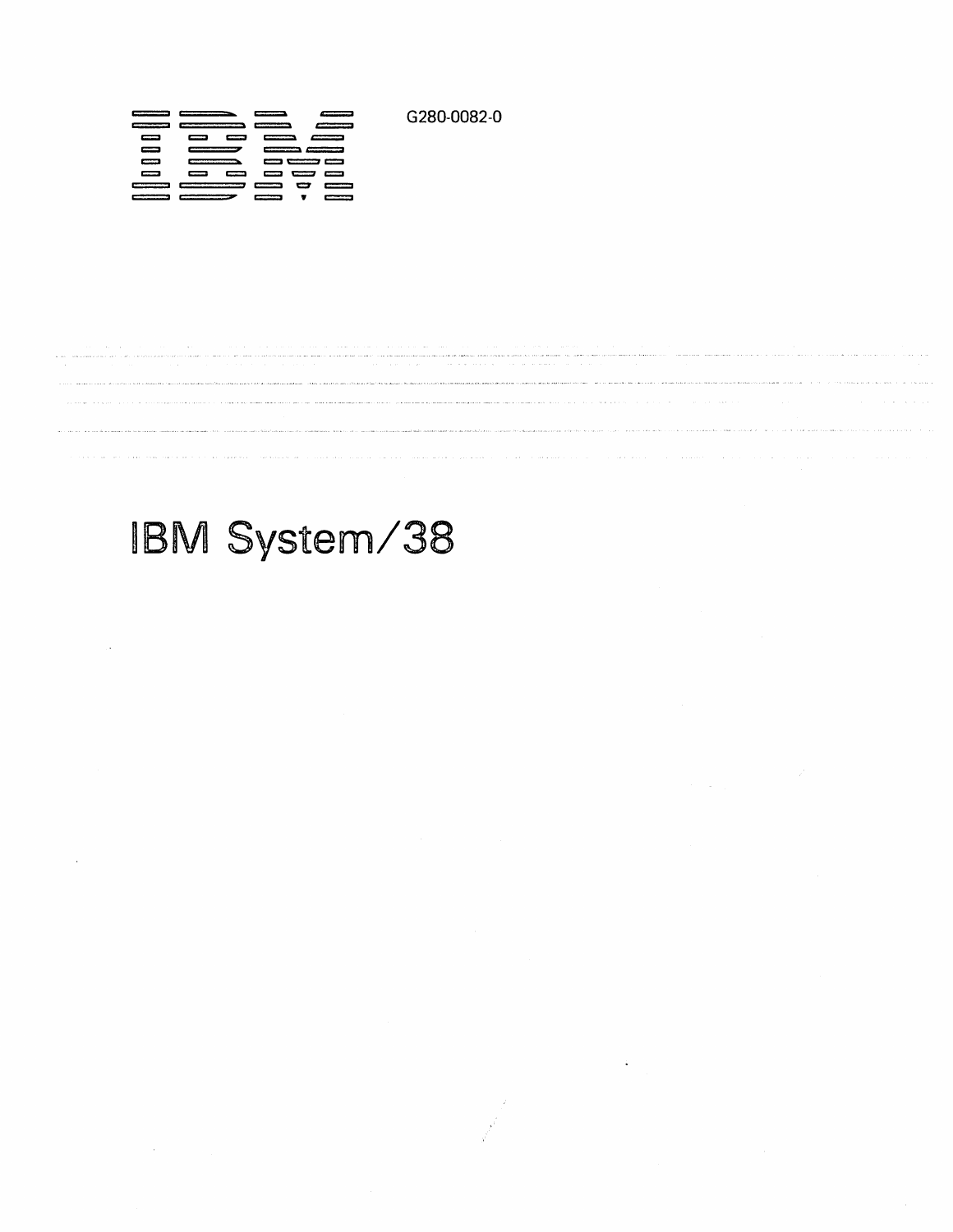# **IBM SYSTEM/3S**

The IBM System/38 combines new hardware and software technologies to help:

- Enhance and improve operational and programming productivity
- Remove traditional barriers to complete application solutions
- Provide an investment opportunity
- Offer growth for users of current systems

Operational and programming productivity can be improved by:

- Control Language
- Utilities
- Online coding, testing, and debugging
- Live environment operator training
- RPG III
- Integrated work station processing support

Barriers to complete application solutions are removed by:

- Function
- Configuration flexibility
- Device independence
- Local/Remote transparency
- Data accessibility and control
- Security/Integrity

The investment opportunity is provided by:

- Newest technologies
- Programming
- Field upgrade ability
- Support
	- $-$  Education
	- Systems Engineering
	- Customer Engineering
	- Applications

Growth for current system users is available through:

- Storage
- Work stations
- **Printers**
- Remote work stations



IBM System/38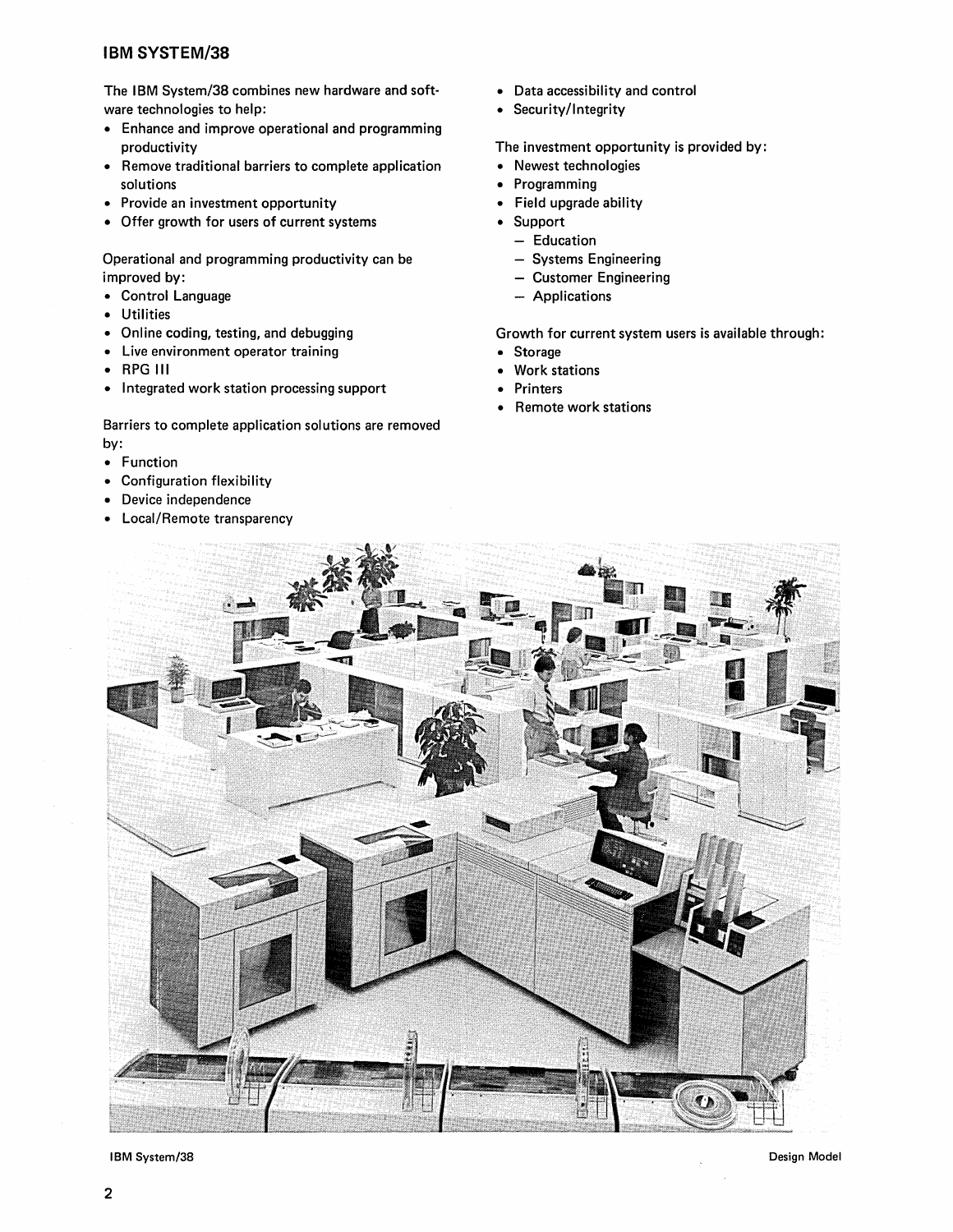# IBM 5381 System Unit

### Processing unit

- Main storage capacity  $-512K$ , 768K, or 1024 K (Mode13XX and 5XX), and 1280K or 1536K (Model 5XX only)
- Nominal internal cycle time  $(4-b)$  byte access $) 1100$ nanoseconds for Model 3XX and 600 nanoseconds for Model 5XX
- Virtual storage addressing (main storage and disk storage managed as one resource)
- Work station controller provides direct attachment capability for IBM 5250 Information Display System devices (12 standard  $-$  40 maximum) via twinax or coax cable
- Communications controller provides up to four communications lines  $-$  SNA/SDLC $*$

# Disk storage

- Nonremovable disk storage
- One to six spindles  $-64.5$  MB, 129 MB, 193.5 MB, 258 MB, 322.6 MB, or 387.1 MB
- Data transfer rate  $-1,031$  KB per second
- Access time:
	- $-$  Rotational delay  $-9.6$  ms average
	- 27.0 ms average seek time
	- 9.0 ms minimum seek time
	- 46.0 ms maximum seek time

#### System console keyboard/display

- Standard CRT display and keyboard
- 16 lines of 64 character positions each
- 24 command function keys
- Full console function (except system power-on IMPL, start CPF, and other functions requiring use of the operator service panel) at any 5251/5252 display attached to the system

#### Diskette magazine drive

- Standard on all system models
- Two 10-diskette magazines (maximum capacity 24 MB) plus three individual diskette slots
- Accommodates 1, 2, and 20 diskettes

# IBM 5250 Information Display System

Attachment of devices to System/38 is through direct connection to the work station controller, or through communications lines via the communications controller. The programming interface is independent of attachment.

Display station attributes include normal or bright intensity, nondisplay underscore, blinking or nonblinking, column separator, and reverse image.

\* System network architecture/synchronous data link control

There is a choice of three movable keyboards  $-83$ -key typewriter-like, 66-key style, or 66-key data entry style with proof arrangement.

### 5251 Display Station

- $\cdot$  960-character screen  $-12$  lines of 80 characters
- $\bullet$  1920-character screen  $-$  24 lines of 80 characters

#### 5252 Dual Display Station

 $\cdot$  960-character screen  $-12$  lines of 80 characters

#### 5256 Printer

- Three models  $-40$  cps, 80 cps, and 120 cps
- Bidirectional serial printing
- Upper/lowecase 96-character print set
- Forms tractor for continuous forms feeding

# Line printers

Up to two line printers can be attached to System/38  $$ except two bolt-on printers.

#### IBM 5211 Printer

- 300 Ipm standalone (using 48-character print belt)
- OCR printing capability
- 48-, 60-, 64-, and 96-character set
- 132 print positions
- Spacing  $-10$  characters per inch horizontal; 6 or 8 lines per inch vertical
- Fully buffered operation under control of System/38

#### IBM 3262 Printer

- $\bullet$  Two models  $-$  650 lpm standalone and 650 lpm bolt-on (using 48·character print belt)
- 48-, 60-, 64-, and 96-character set
- 132 print positions
- Spacing 10 characters per inch horizontal; 6 or 8 lines per inch vertical
- Fully buffered operation under control of System/38

# IBM 5425 MFCU card device

- 96-column card reader, punch, interpreter (print and stack) in one unit
- Two Models  $-250/60/60$  cpm (read/punch/print  $-$ 3 lines) and  $500/120/120$  cpm, (read/punch/print  $-$ 3 lines)

# IBM 3410/3411 Magnetic tape

- One 3411 Magnetic Tape Unit and Control and up to three 3410 Magnetic Tape Units may be attached to System/38
- 20 KB, 40 KB, or 80 KB per second
- 800 bpi or 1600 bpi (available in dual density)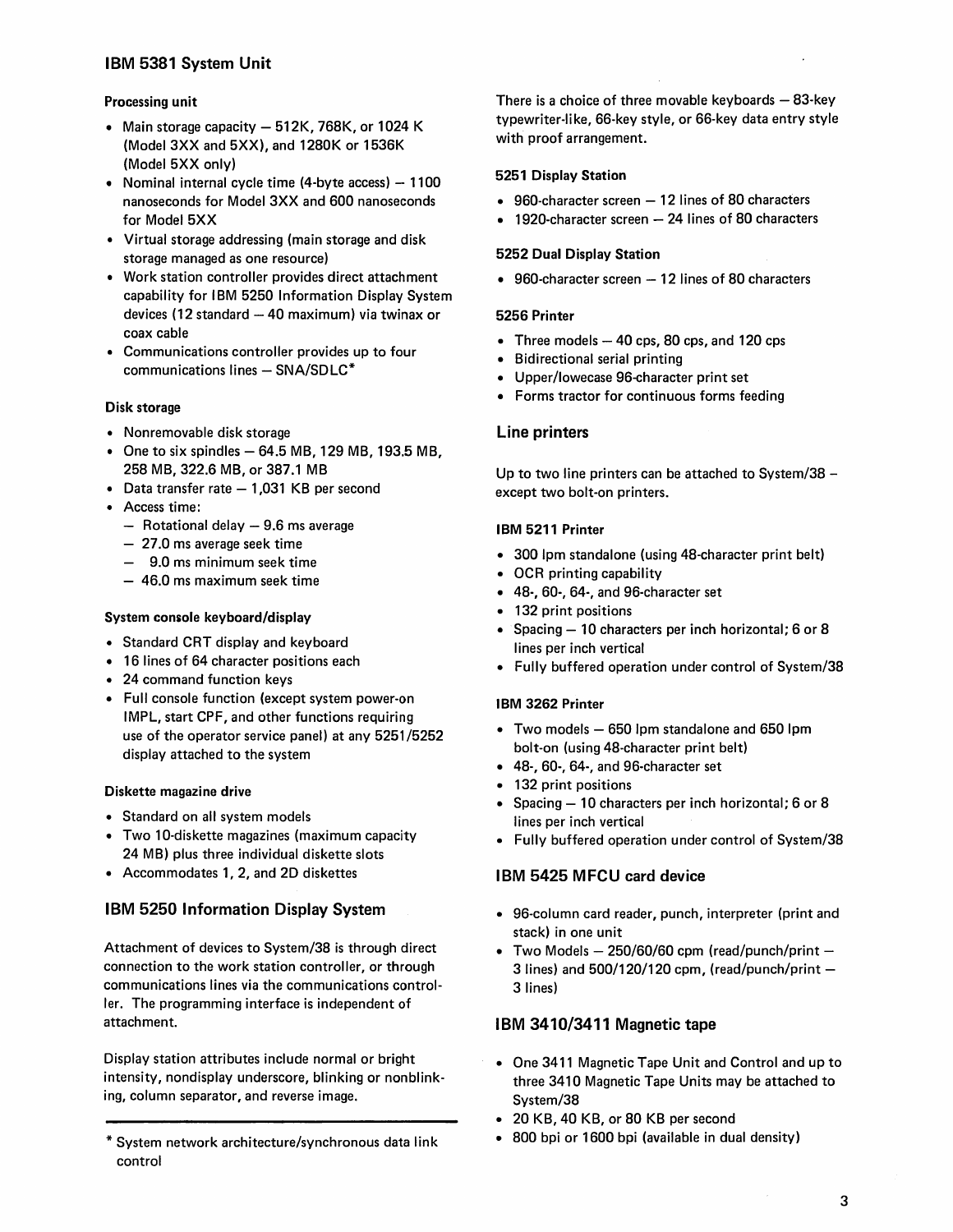

IBM System/38

#### Programming features

#### Control Program Facility (CPF)

The System/38 CPF licensed program supervises operation of the system and provides the following interrelated functions:

- Data Base Data Management (DBDM)
	- $-$  Physical data files are defined independently of application programs.
	- Data files can be accessed logically by sequence and format independent of their physical structure.
	- $-$  Files can be shared by all programs with system provided integrity.
	- System/38 file organizations are comparable to System/3, System/32, and System/34 file types and access methods.
- Control Language (CL)
	- Control Language commands are used to request system function.
	- Commands can be compiled into programs which can be called by RPG III or CL programs.
	- Provides logical capability and conditional branching, and allows parameter passing.
- Work Station Support
	- Single-terminal programming approach.
	- Provides local/remote transparency.
	- Work from multiple display devices may output to a single printer.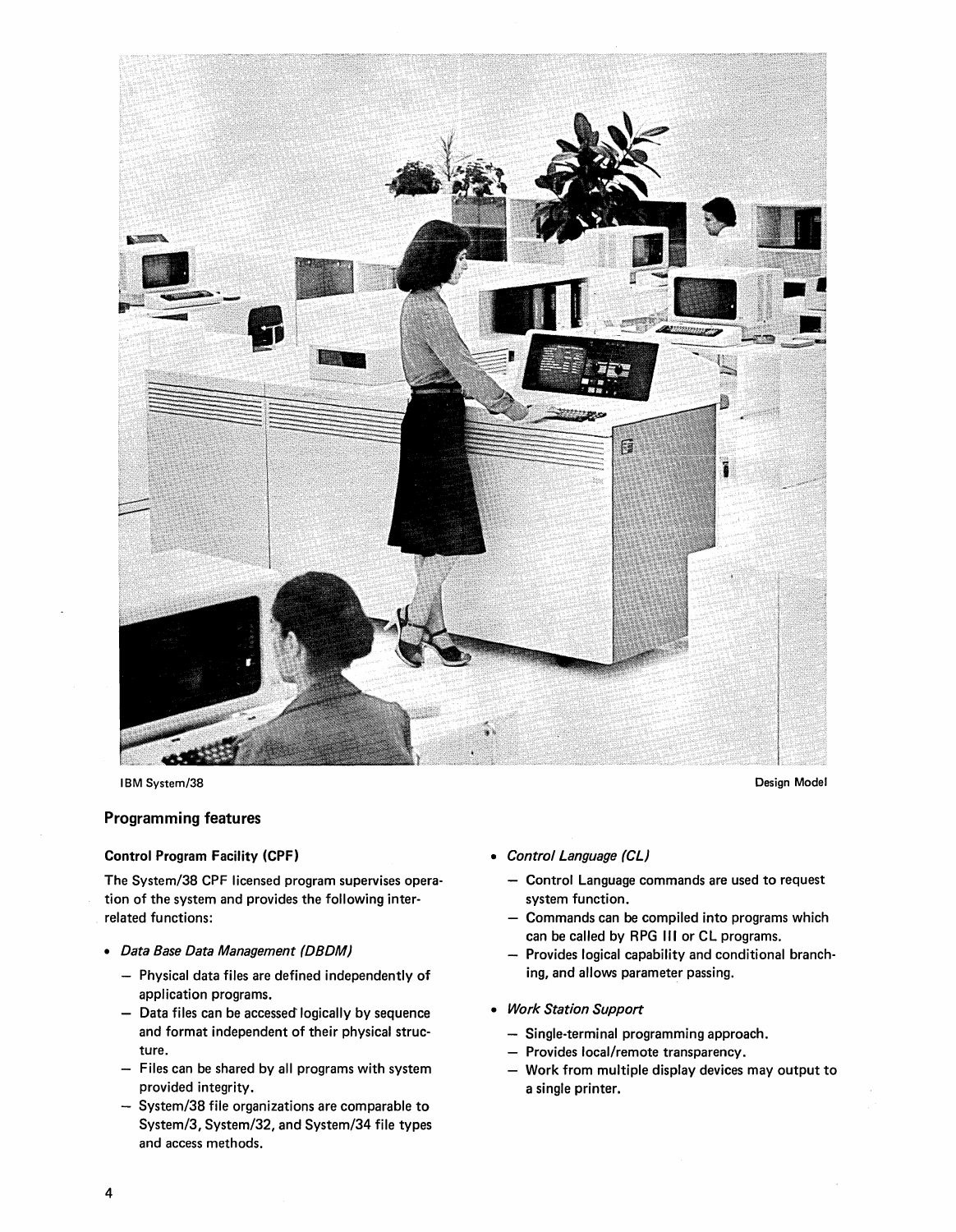- *Communications Support* 
	- Host to remote 5250 Information Display System devices
	- $-$  As a terminal using SNA/SDLC to System/370 (Models 135 through 168) and 3031, 3032, and 3033 processors
- *Spool Facilities* 
	- $-$  Provides support for card reader, card punch, printers, Diskette Magazine Drive, and 5250 Information Display System printer devices (local and remote).
	- Supports multiple SPOOL queues.
	- Output SPOOL queues can be directed to various devices.
- *Data Security* 
	- Provides control over individual user access to system resources.
	- All programs and data files can be protected.
	- User can select the desired level of security.
- *Message Facility* 
	- $-$  Provides communication between system users  $$ including broadcast capability.
	- $-$  Both system and application messages are supported.
	- Message Facility support is independent of application programs.
- *Programming Aids Testing Facilities* 
	- Allows testing concurrent with normal operation.
	- $-$  Permits the use of copies of production files for testing.
	- Provides trace, breakpoints, display, and modification of variables.
	- Debug facilities require no statements in source programs.
- *Programming Aids File Reference Facility* 
	- Stores, retrieves, and displays information about file usage.
- *Service Facilities* 
	- $-$  Some diagnosis and repairs can be done concurrent with user operations.

# RPG III

System/38 RPG III is a powerful extension of the proven RPG II language. RPG II is upward compatible to RPG III (with minor code changes).

- Reduced dependence on a fixed-logic cycle.
- Reduced I/O coding due to externally described data
- Short-form calculation format to reduce coding.
- Programs can call other programs including CL programs
- Improved array-handling capability
- New display-oriented instructions
- Cross-reference documentation of indicators and fields
- Compilation errors point to source statements

#### Interactive Data Base Utilities (IOU)

- *Source Entry Utility (SEU)* 
	- Provides for entry and maintenance of RPG III source statements, Control Language source programs, Data Description Specification (DDS), and Utility Definition Specification (UDS).
	- $-$  Supports syntax checking.
- *Data File Utility (DFU)* 
	- $-$  Provides for entry, validation, and maintenance of data files.
	- Allows retrieval and display of records by key (inquiry).
- *Query Utility* 
	- $-$  Provides facility for retrieving and displaying or printing data files.
	- Allows selection, ordering, summarization, and tabulating for reports.
	- $-$  Has two-dimension (major/minor) table capability.

# Conversion Reformat Utility

Provides function similar to System/3 Disk Sort, with the exception of summary sort, such as:

- Sort a single physical file producing a record address file as output.
- Sort a single data base file or device file producing a physical file as output.
- Sort/merge two or more files.
- Copy records from one or more files producing a single data file or a device file as output.

# System/38 System/3 Batch Conversion Utilities

The IBM System/38 System/3 Batch Conversion Utilities are a set of System/3 (Models 8, 10 disk, 12 and 15) programs and procedures that will aid the user in conversion. The utilities run on the System/3 and provide:

- Conversion of
	- System/3 RPG II to System/38 RPG III (including Auto Report)
	- OCL and OCL procedures to CL and CL programs
	- System/3 Utilities \$COPY, \$DELET, \$DSORT, and \$HIST to System/38 equivalent functions
- Detection of missing programs and OCl procedures
- Definition of all RPG input files to a field level
- Flagging of unconverted statements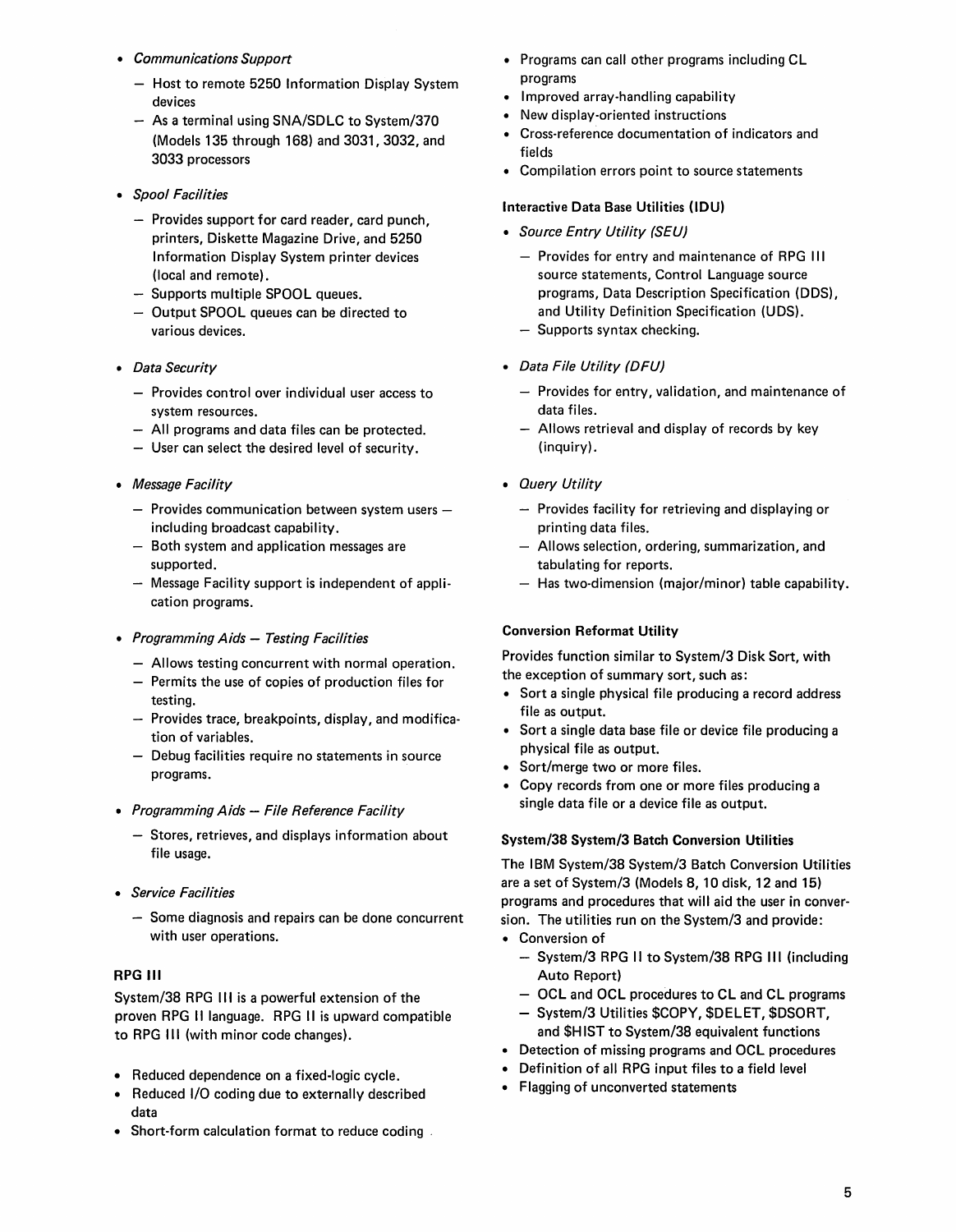- File Conversion Aids
	- Generation of System/3 OCL to offload files and programs
	- Generation of System/38 CL to create and load files
	- Generation of Cl to load and compile RPG programs, Auto-Report programs, and Control Language programs

#### System/3 CCP Conversion Aids

Two licensed programs are available to assist a user in converting a System/3 batch and CCP environment to System/3S. CCP programs using 3270 devices may run on System/3S using 5250 devices and/or the system console.

#### *System/38 CCP Conversion Utilities*

These utilities are a set of System/3 (Models 8 and 10 disk; 12 and 15) programs. They run on the System/3 and provide:

• The functions listed under System/3S System/3 Batch Conversion Utilities

- Conversion of:
	- Display Format Facility (DFF) source statements to System/3S Data Description Specifications
	- Assignment Set to System/38 Control Language to establish a System/3S operational environment for CCP programs

Converted programs must be recompiled on System/3S, and run in conjunction with the System/3S Execution Subroutines.

### *System/38 CCP Execution Subroutines*

The CCP Execution Subroutines run on the System/3S and allow System/3 CCP programs to execute on the System/3S using 5250 devices (after recompilation).

- Support:
	- CCP programs using 3270 devices (only)
	- CCP programs using Display Format Facility (only)
- Program types supported:
	- SRT, MRT, NEP, PRUF, CCP Disk/Sort, and batch programs under CCP

CCP programs that were not converted by the System/3S CCP Conversion Utilities may require manual changes to run on System/3S.